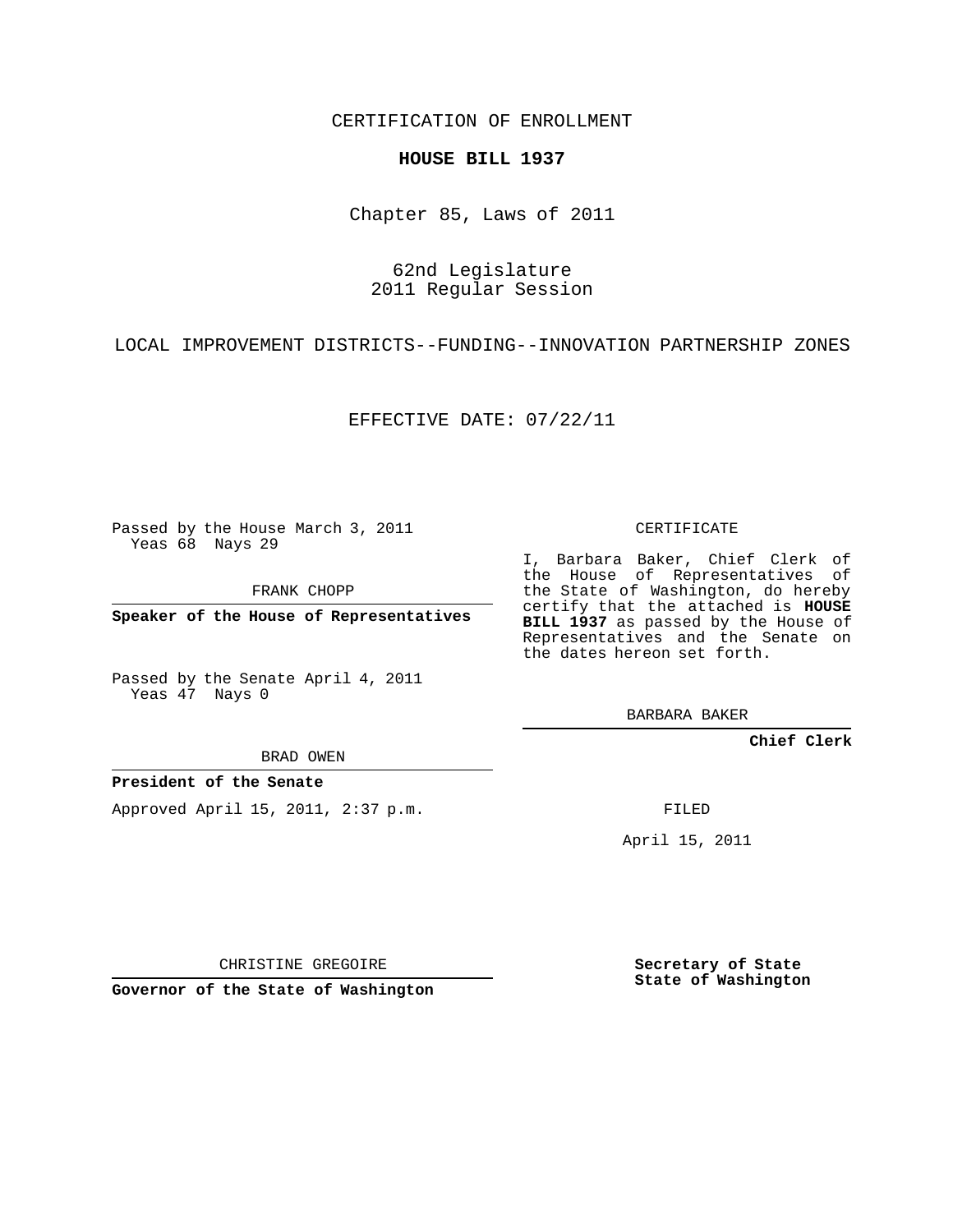## **HOUSE BILL 1937** \_\_\_\_\_\_\_\_\_\_\_\_\_\_\_\_\_\_\_\_\_\_\_\_\_\_\_\_\_\_\_\_\_\_\_\_\_\_\_\_\_\_\_\_\_

\_\_\_\_\_\_\_\_\_\_\_\_\_\_\_\_\_\_\_\_\_\_\_\_\_\_\_\_\_\_\_\_\_\_\_\_\_\_\_\_\_\_\_\_\_

Passed Legislature - 2011 Regular Session

**State of Washington 62nd Legislature 2011 Regular Session**

**By** Representatives Ryu, Kenney, Moscoso, Ladenburg, and Roberts

Read first time 02/11/11. Referred to Committee on Community Development & Housing.

 AN ACT Relating to authorizing local improvement district funding to benefit innovation partnership zones for the purposes of economic development; and amending RCW 35.43.040.

BE IT ENACTED BY THE LEGISLATURE OF THE STATE OF WASHINGTON:

 **Sec. 1.** RCW 35.43.040 and 2009 c 435 s 1 are each amended to read as follows:

 Whenever the public interest or convenience may require, the legislative authority of any city or town may order the whole or any part of any local improvement including but not restricted to those, or any combination thereof, listed below to be constructed, reconstructed, repaired, or renewed and landscaping including but not restricted to the planting, setting out, cultivating, maintaining, and renewing of shade or ornamental trees and shrubbery thereon; may order any and all 14 work to be done necessary for completion thereof; and may levy and collect special assessments on property specially benefited thereby to pay the whole or any part of the expense thereof, viz:

 (1) Alleys, avenues, boulevards, lanes, park drives, parkways, parking facilities, public places, public squares, public streets, their grading, regrading, planking, replanking, paving, repaving,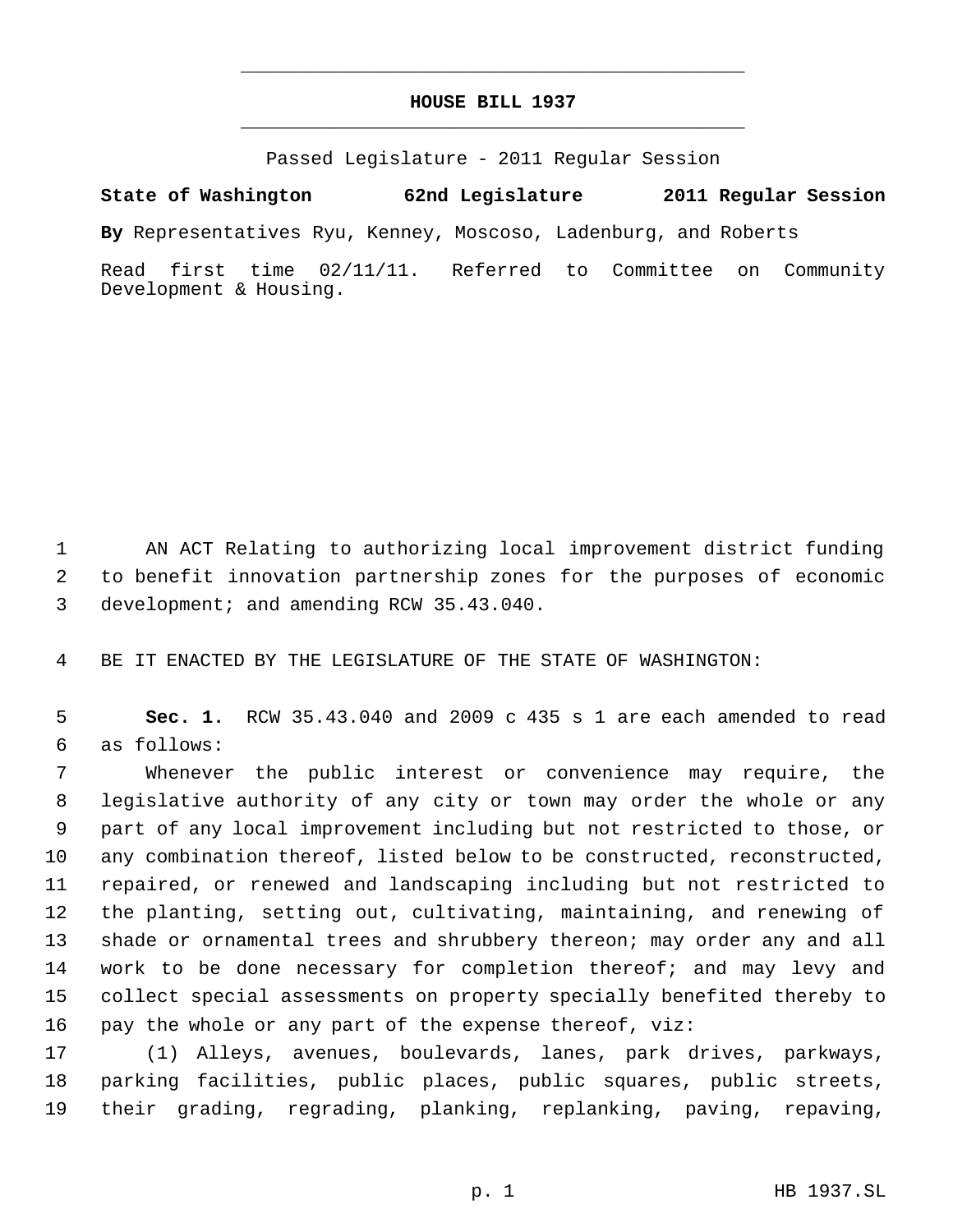macadamizing, remacadamizing, graveling, regraveling, piling, repiling, capping, recapping, or other improvement; if the management and control of park drives, parkways, and boulevards is vested in a board of park commissioners, the plans and specifications for their improvement must be approved by the board of park commissioners before their adoption;

(2) Auxiliary water systems;

 (3) Auditoriums, field houses, gymnasiums, swimming pools, or other recreational, playground, museum, cultural, or arts facilities or structures;

(4) Bridges, culverts, and trestles and approaches thereto;

(5) Bulkheads and retaining walls;

(6) Dikes and embankments;

 (7) Drains, sewers, and sewer appurtenances which as to trunk sewers shall include as nearly as possible all the territory which can be drained through the trunk sewer and subsewers connected thereto;

 (8) Escalators or moving sidewalks together with the expense of 17 operation and maintenance;

18 (9) Parks and playgrounds;

(10) Sidewalks, curbing, and crosswalks;

 (11) Street lighting systems together with the expense of furnishing electrical energy, maintenance, and operation;

(12) Underground utilities transmission lines;

 (13) Water mains, hydrants, and appurtenances which as to trunk water mains shall include as nearly as possible all the territory in the zone or district to which water may be distributed from the trunk water mains through lateral service and distribution mains and services;

 (14) Fences, culverts, syphons, or coverings or any other feasible safeguards along, in place of, or over open canals or ditches to protect the public from the hazards thereof;

 (15) Roadbeds, trackage, signalization, storage facilities for rolling stock, overhead and underground wiring, and any other stationary equipment reasonably necessary for the operation of an electrified public streetcar line;

 (16) Systems of surface, underground, or overhead railways, tramways, buses, or any other means of local transportation except taxis, and including passenger, terminal, station parking, and related facilities and properties, and such other facilities as may be